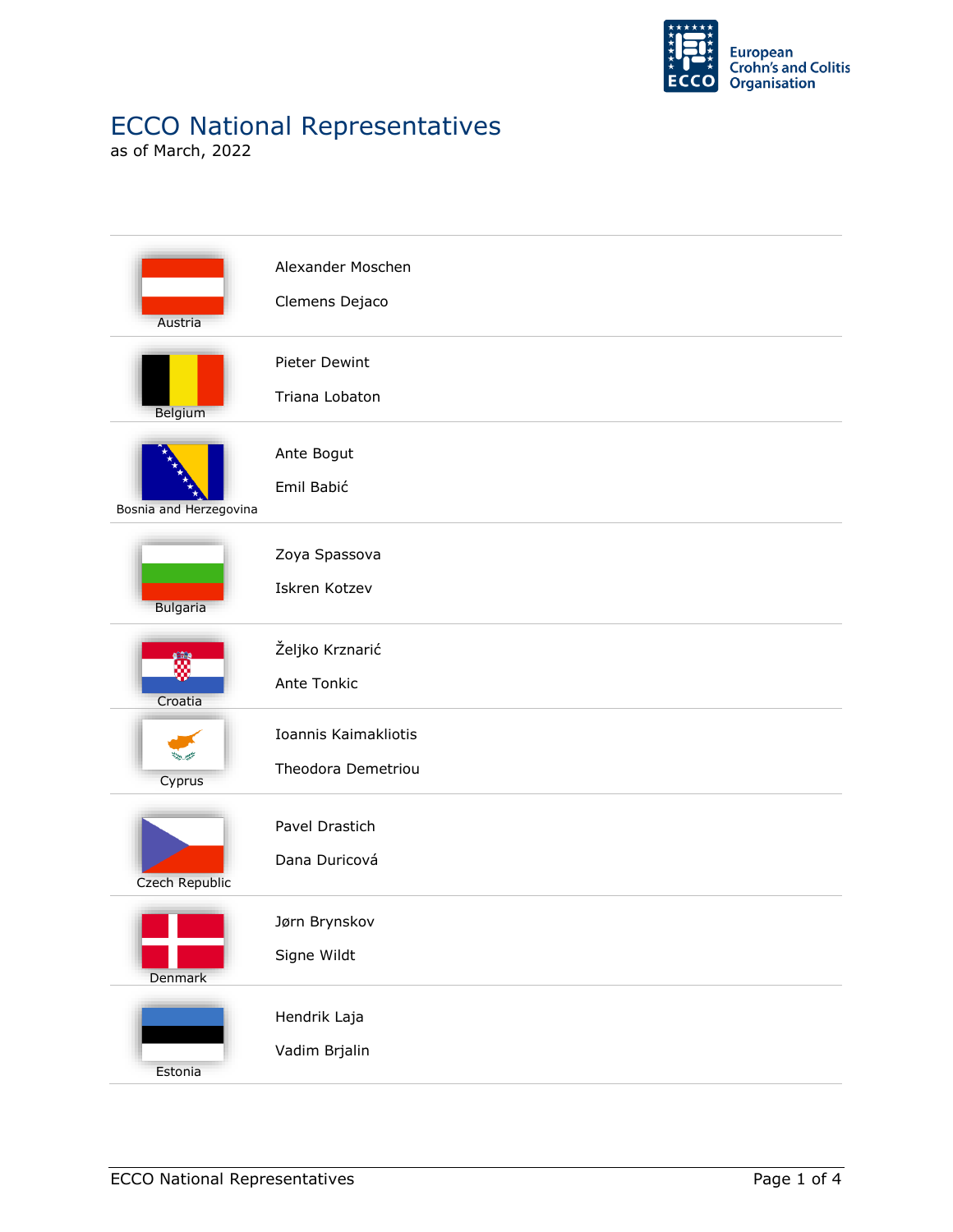

| Finland   | Clas-Göran af Björkesten<br>Tuire Ilus    |
|-----------|-------------------------------------------|
| France    | Anthony Buisson<br>Maeva Charkaoui        |
| Germany   | Raja Atreya<br>Dominik Bettenworth        |
| Greece    | Giorgos Bamias<br>Dimitrios Christodoulou |
| Hungary   | Tamás Molnár<br>Károly Palatka            |
| Ireland   | Jane McCarthy<br>Garret Cullen            |
| Israel    | Matti Waterman<br>Henit Yanai             |
| Italy     | Marco Daperno<br>Sara Onali               |
| Latvia    | Aleksejs Derovs<br>Jelena Derova          |
| Lithuania | Limas Kupčinskas<br>Gediminas Kiudelis    |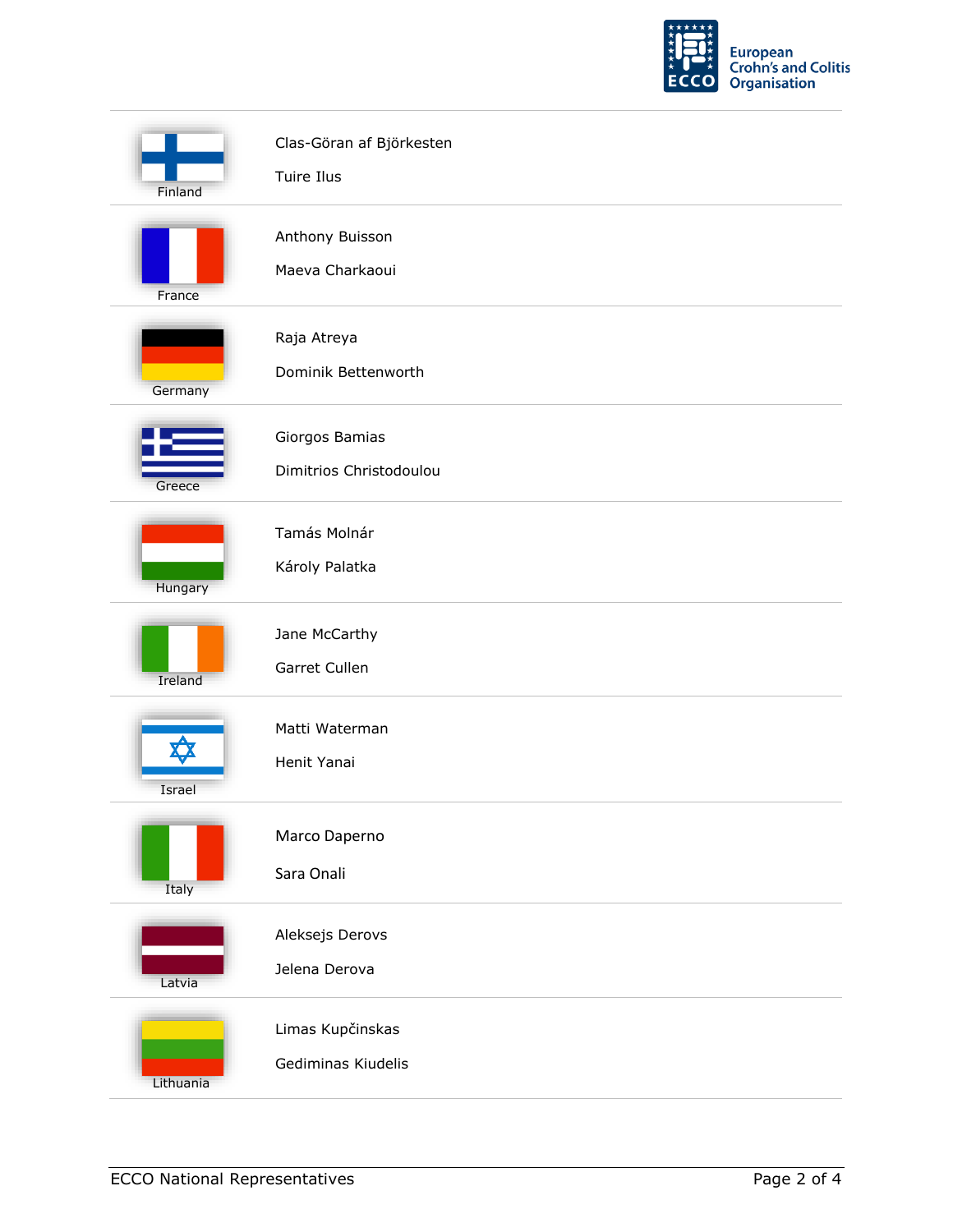

| $\Rightarrow$<br>Malta                | Pierre Ellul                                         |
|---------------------------------------|------------------------------------------------------|
| Moldova                               | Vlada Dumbravă<br>Svetlana Țurcan                    |
| Norway                                | Marte Lie Høivik<br>Ann Elisabeth Østvik             |
| Poland                                | Maria Kłopocka<br>Małgorzata Sładek                  |
| Portugal                              | Helena Tavares de Sousa<br>Fernandes Samuel Raimundo |
| Romania                               | Mihai Mircea Diculescu<br>Adrian Goldiș              |
| Russia temporally suspended           | Pavel Makarchuk<br>Yury Uspenskiy                    |
| ക<br>黑<br>Serbia                      | Mirjana Cvetkovic<br>Srdjan Djuranovic               |
| $\ket{\ddot{\ddot{\pi}}}$<br>Slovakia | Martin Huorka<br>Mária Zakuciová                     |
| A.<br>Slovenia                        | David Drobne<br>Gregor Novak                         |